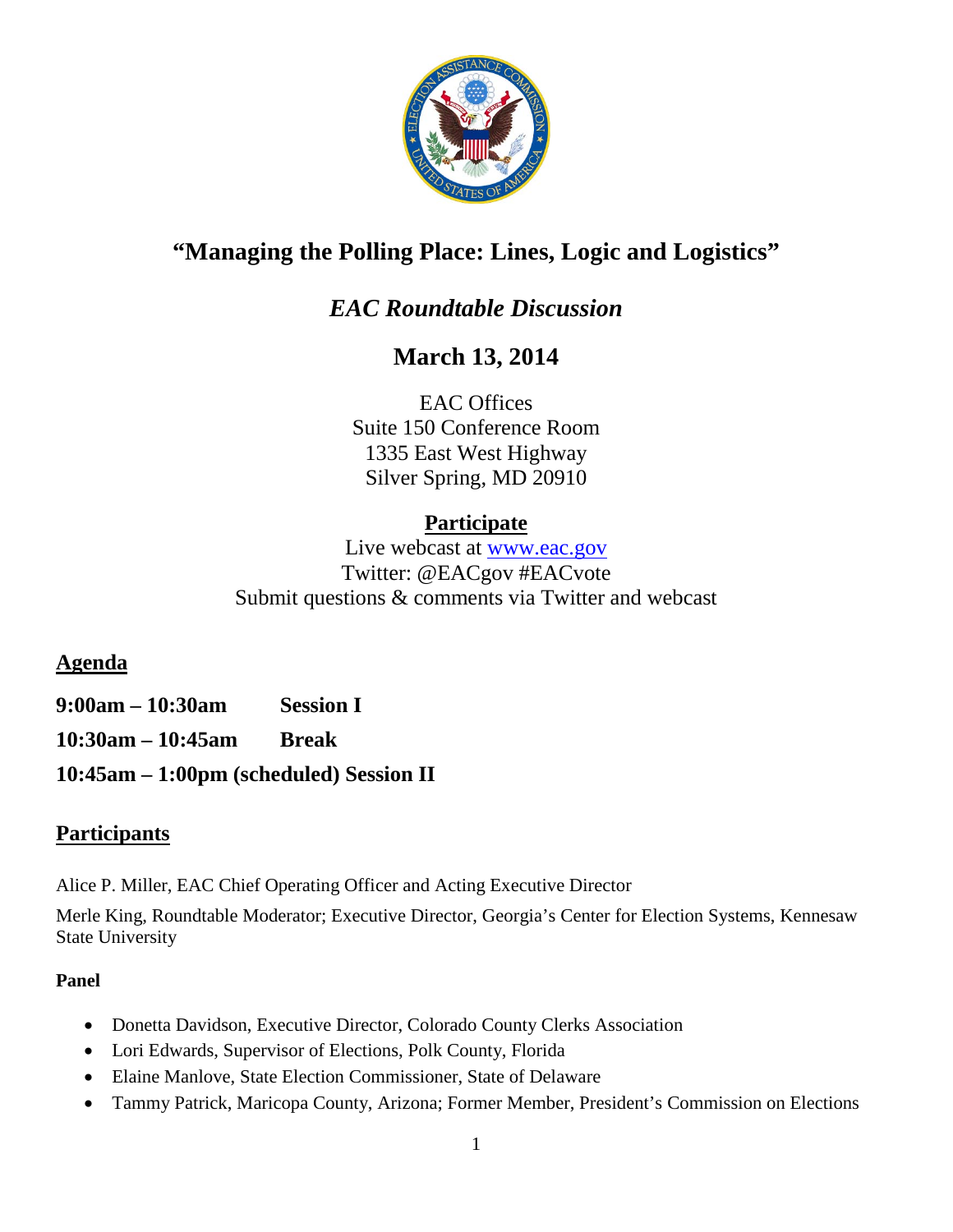- J. Kirk Showalter, General Registrar, City of Richmond, Virginia
- Christopher M. Thomas, State of Michigan; Former Member, President's Commission on Elections

### **Discussion Questions**

These are questions the moderator is likely to pose to the designated panel. Depending on the direction of the discussion and time limitations, all questions may not be asked. These questions are provided to give the panelists the opportunity to further prepare for the discussion and to inform the public, including election officials, about likely topics.

The Presidential Commission of Election Administration (PCEA) was established by executive order in March, 2013, to identify best practices in election administration and recommend their promulgation throughout the nation. Among a wide range of concerns, the Commission was asked to identify best practices in polling place selection and management, poll worker training, and the efficient use of technologies to enhance the precinct voting experience. Although the initial public perception of the Commission's work was to explore the causes of long lines at polling locations, the report and its recommendations went beyond lines and wait times, and looked at the underlying infrastructure and procedures that supports election-day precinct voting and vote center administration.

The Commission has released its report [\(http://www.supportthevoter.gov\)](http://www.supportthevoter.gov/) which included a broad spectrum of recommendations to election officials. This roundtable discussion will focus on those recommendations related to polling place location and design, managing queues, recruiting and training poll workers, and the use of precinct management technologies to improve and streamline the voting experience.

- 1. Some problems are persistent in election administration. Is polling place management one of those issues? Does it merit continued attention and efforts to improve? Will it be more, or less of a problem in 2014? 2016?
- 2. Process improvement requires the collection and analysis of data, as well as resources and organizational commitment. Wait –time data is an easily collected and easily understood metric. Are there other metrics for evaluating the efficiency of election administration that are as important? More important than wait-times? How is this data collected and used by election jurisdictions?
- 3. How does your jurisdiction maintain its inventory of polling places? Are there models and diagrams? How are the models created, maintained and used?
- 4. Do you see trends in polling place "evolution"? Are older polling places being replaced by newer models? What are the desirable attributes for a polling place in your jurisdiction?
- 5. Schools have long been a preferred polling location. Describe how your jurisdiction views the current and future availability of schools as polling places. Are there things that jurisdictions can do to improve the relationship between school boards and election officials?
- 6. Advanced/Early voting and the emergence of the Vote Center as a "super precinct" have been game changers for jurisdictions. How has your jurisdiction implemented vote centers? How have they changed voter behavior? Resource allocation? Voter education programs? How have they impacted lines on Election Day?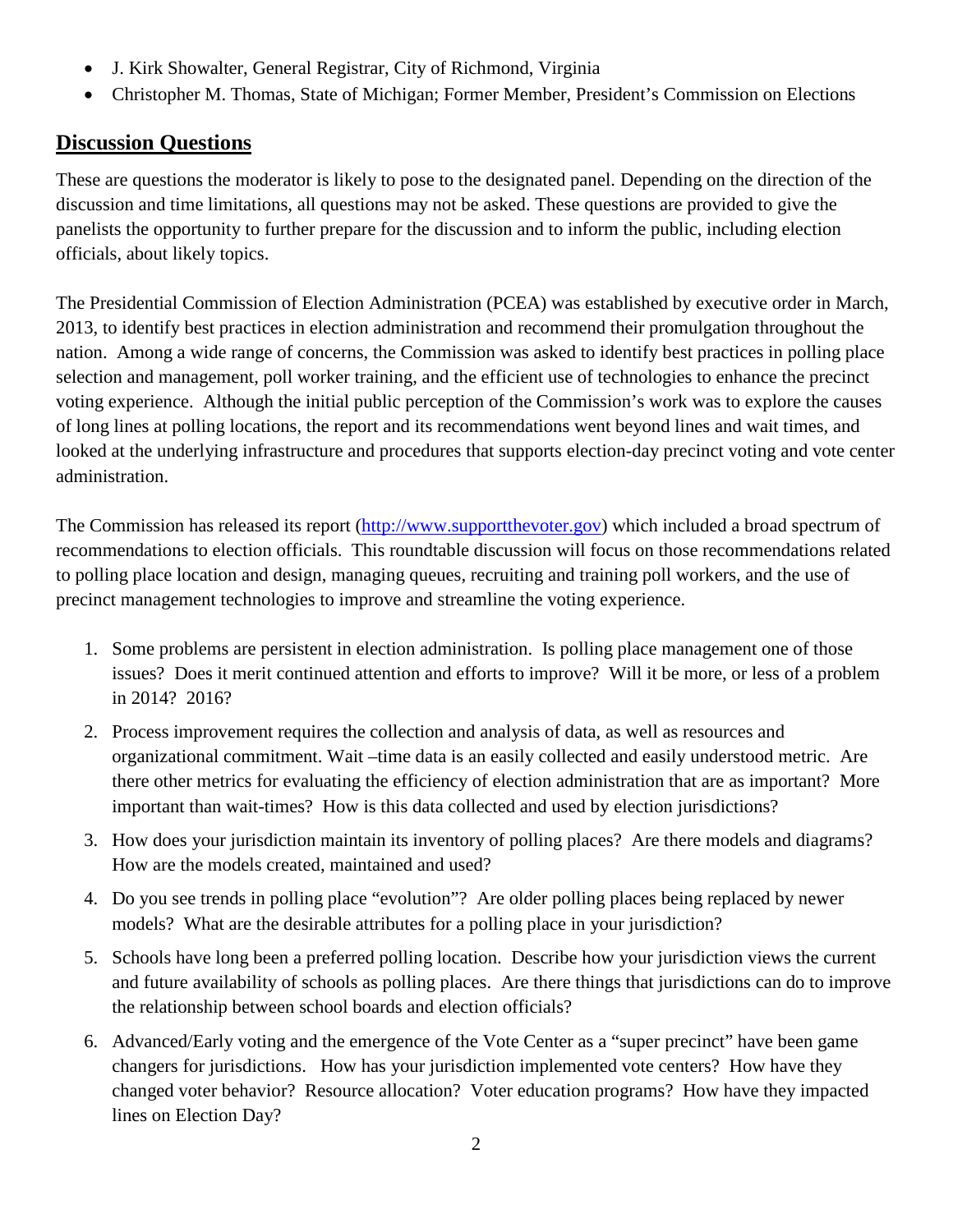- 7. Resource calculators are tools that are used to assist in planning the acquisition and application of resources (like personnel, equipment, ballots) to election administration issues. Does your jurisdiction use planning tools to improve the budgeting and allocation of resources to polling places? Is the process dynamic in order to accommodate changing resource needs as Election Day approaches and progresses?
- 8. Does your jurisdiction pre-test voting materials, including ballots (to identify time-to-complete as well as errors) and voter information? Are these methods effective? How is the data collected and used to improve polling location management?
- 9. On average, poll worker training consists of 2.5 contact hours, delivered well in advance of Election Day. How are pollworkers trained in your jurisdiction? Is the training effective? How do you measure the effectiveness of the training?
- 10. Are there models for pollworker training that election officials should consider? How do these models improve the effectiveness of training?
- 11. Recruiting pollworkers is both art and science. What are the impediments to recruiting and retaining effective pollworkers? Cite models of pollworker recruitment that are effective and could be emulated by other jurisdictions.
- 12. Managing the queues through the use of voter information initiatives, "line walkers" and other innovations can reduce wait times and improve the voting experience. What innovations can election officials model for the upcoming election cycle?
- 13. Do any states have a uniform training manual that is issued by the state election office?
- 14. Are there state laws that require or permit the chief election officer to develop uniform training documents/videos or on line training?
- 15. Similarly, do any jurisdictions use on line poll worker training and is the training material placed on their web site for easy review leading up to Election Day?
- 16. Do any jurisdictions do post election surveys of poll workers or give poll workers any active role in developing training materials or Election Day operational manuals?
- 17. Do any of the jurisdictions assign one poll worker to be the Manager? (Meaning that person does not do any of the other polling place tasks on Election Day and his/her assignment is just to manage the polling place operation ONLY?) And, is there separate management training for these polling place managers?
- 18. How many of the jurisdictions employ "greeters", whose only job is to ensure that voters are at the correct polling place and to direct them to the correct table within the polling place if there are multiple voting precincts?
- 19. What are possible solutions if a jurisdiction must assign a polling place to each precinct, but there is no available building large enough to manage the number of voters in that precinct? (Many voter registration software systems do not allow for sub-dividing a precinct into two polling places and this is an issue in many locations.)
- 20. Do jurisdictions monitor daily the number of early voters in every precinct and with that information do they do any modifications of staffing and of voting equipment in all of the precincts leading up to Election Day? Similarly, in precincts where over 50% of the voters have already cast their ballot early,